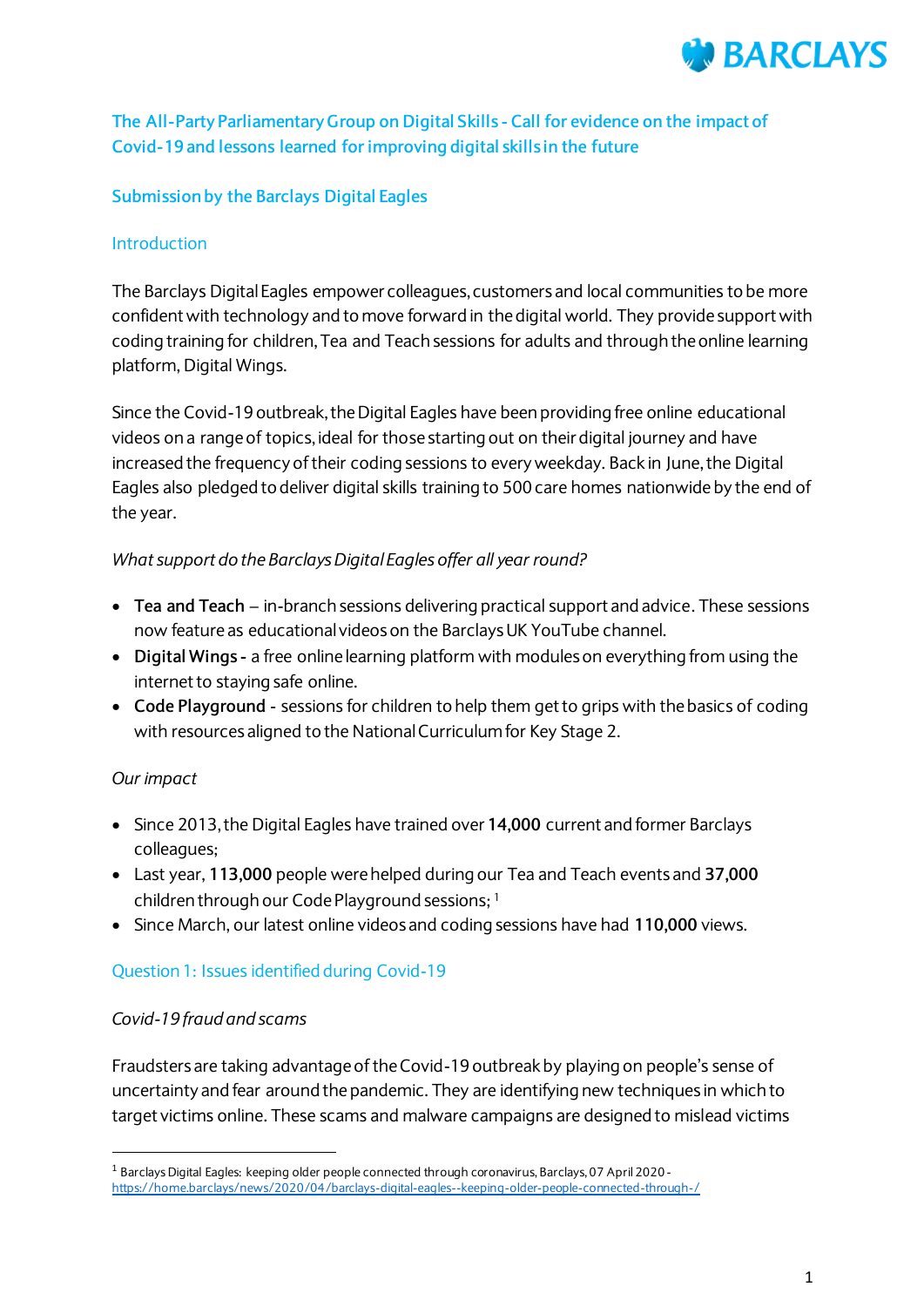# **BARCLAYS**

into disclosing personal or financial information, downloading malware or purchasing goods or services which don't exist.<sup>2</sup> Barclays has published advice on how to identify Covid-19 related fraud and scams which can be found at [barclays.co.uk/coronavirus/scams/](https://www.barclays.co.uk/coronavirus/scams/).

## *Staying in touch with family and friends securely*

Many more of us have been relying on technology like never before, especially for staying in touch with family, friends and colleagues. To date, our educational video on how to use social media has been the most popular with over 7,500 views. We also acknowledged that there was likely to be an increase in video calls and therefore aired a television advert providing helpful tips for making a successful call.

## Question 2: How has your organisation adapted to the issues raised in Q1 and with remote working/learning?

## *Free online support for adults and children*

We have been providing free online educational videos on a range of topics, including how to stay connectedwith family and friends via video calls, email or social media, how to shop online for the first time and set up accounts, alternative ways to bank online and ways to stay safe from fraud and scams. To support with home schooling, we are also hosting a Code Playground session every weekday for children to get to grips with the basics of coding with resources aligned to the National Curriculum for Key Stage 2. We have also been posting tips and advice across several social media channels such as Twitter, Facebook and Instagram.

## *Launched the #DigiFamilies campaign*

We have launched a new campaign, #DigiFamilies, highlighting how grandchildren can play a vital role in supporting grandparents in building their digital knowledge by sharing tips and advice. It means elderly relatives can get to grips with technology in an engaging way, whilst spending quality time with family members.

## *Digital skills training for care homes*

We have pledged to deliver digital skills training to 500 care homes nationwide by the end of the year.

## *Support for colleagues*

 $\overline{a}$ 

We have been providing a Rapid Response service to help colleagues resolve customer's questions relating to technology – e.g. being locked out of their banking app or receiving error

<sup>2</sup> Coronavirus Scams, Barclays - [barclays.co.uk/coronavirus/scams/](https://www.barclays.co.uk/coronavirus/scams/)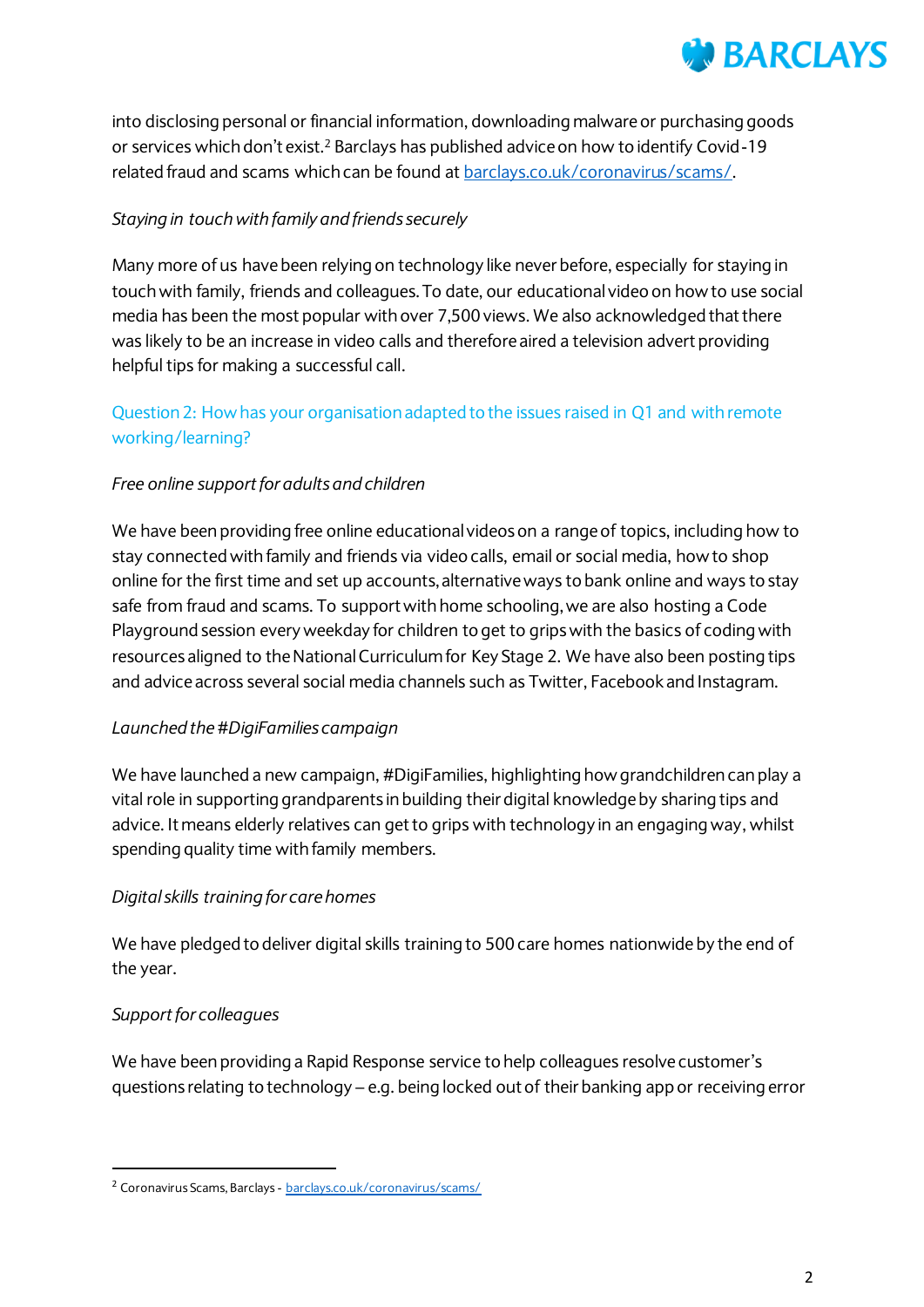

codes when trying to manage their money. Thus far, this team has helped over 35,000 colleagues and customers.

Question 3: What recommendations do you have for policy makers to support digital skills in the future?

- **Increase awareness of fraud, scams and money mules.** Fraud awareness campaigns must continue and, more importantly, must adapt to reflect the changes in fraud and scam techniques. Additionally, education on money mules (see annex), especially for young people, and the consequences involved should also increase. Barclays ran a successful Digital Safety campaign back in 2017 and the Barclays Digital Eagles have recently piloted money mule lessons.
- **Improve the accessibility of digital training resources.** We believe more digital training resourcesneed to provide a basic introduction to digital skills, before moving onto the technical training. Failing to do so, could deter potential learners from participating in digital training. Additionally, more resources should be free to access entirely as some introduce a fee over time, for example, after an introductory period. However, the cost implication could be a potential barrier for some learners.
- **Dedicate a proportion of the National Skills Fund for digital skills.** It is likely that all workers will need a basic level of digital skill and knowledge for many more careers in the years to come.3We believe that individuals will also need to be equipped with the ability to not only consume digital but also create digital. Therefore, we propose that a percentage of the National Skills Fund is dedicated to digital upskilling.
- **Establish a new Skills and Employability Working Group.** The business community is well placed to discuss best practice, share research and identify common themes that can help enhance the skills landscape. A new cross-departmental working group on skills and employability should be created, including representatives from DCMS (covering the importance of digital skills in the future world of work), DfE, DWP, BEIS and the OVA as well as business leads from a range of sectors.

#### **Conclusion**

 $\overline{a}$ 

- Fraudsters are taking advantage of the Covid-19 outbreak and identifying new techniques in which to target victims online.<sup>4</sup>
- In response to Covid-19, we have been producing free online educational videos, hosting coding sessions every weekday for children and have set up a rapid response service to support colleagues dealing with customer queries.

<sup>3</sup> *'How Employable is the UK? Meeting the Future Skills Challenge*', Barclays and NatCen, page 6 (referencing Stormer, 2014) [https://home.barclays/content/dam/home-barclays/documents/news/2018/Barclays%20Lifeskills%20report\\_v10.pdf](https://home.barclays/content/dam/home-barclays/documents/news/2018/Barclays%20Lifeskills%20report_v10.pdf) 4 Coronavirus Scams, Barclays - [barclays.co.uk/coronavirus/scams/](https://www.barclays.co.uk/coronavirus/scams/)